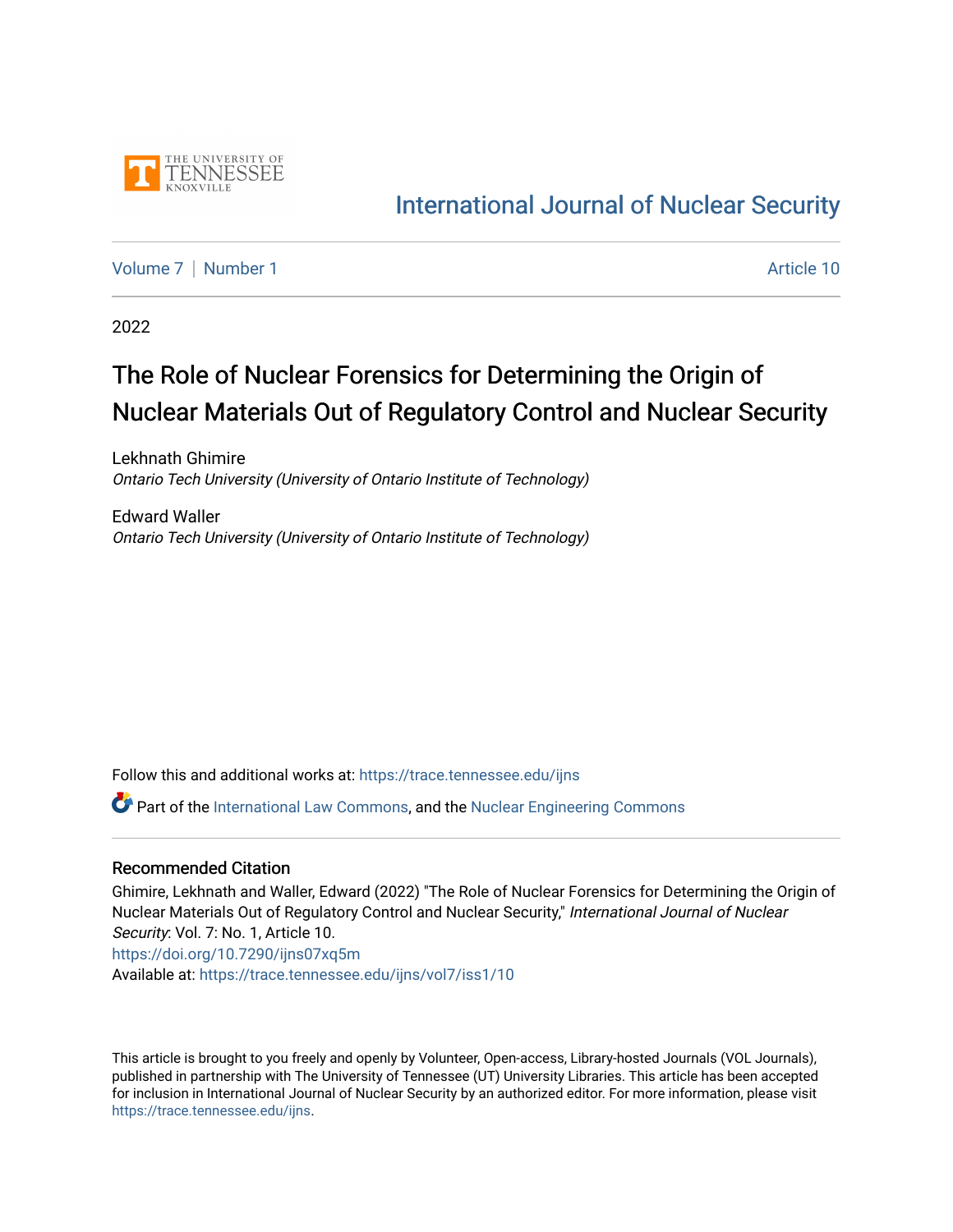### The Role of Nuclear Forensics for Determining the Origin of Nuclear Materials Out of Regulatory Control and Nuclear Security

#### Cover Page Footnote

We gratefully acknowledge the Ontario Tech University, Faculty of Energy Systems and Nuclear Science.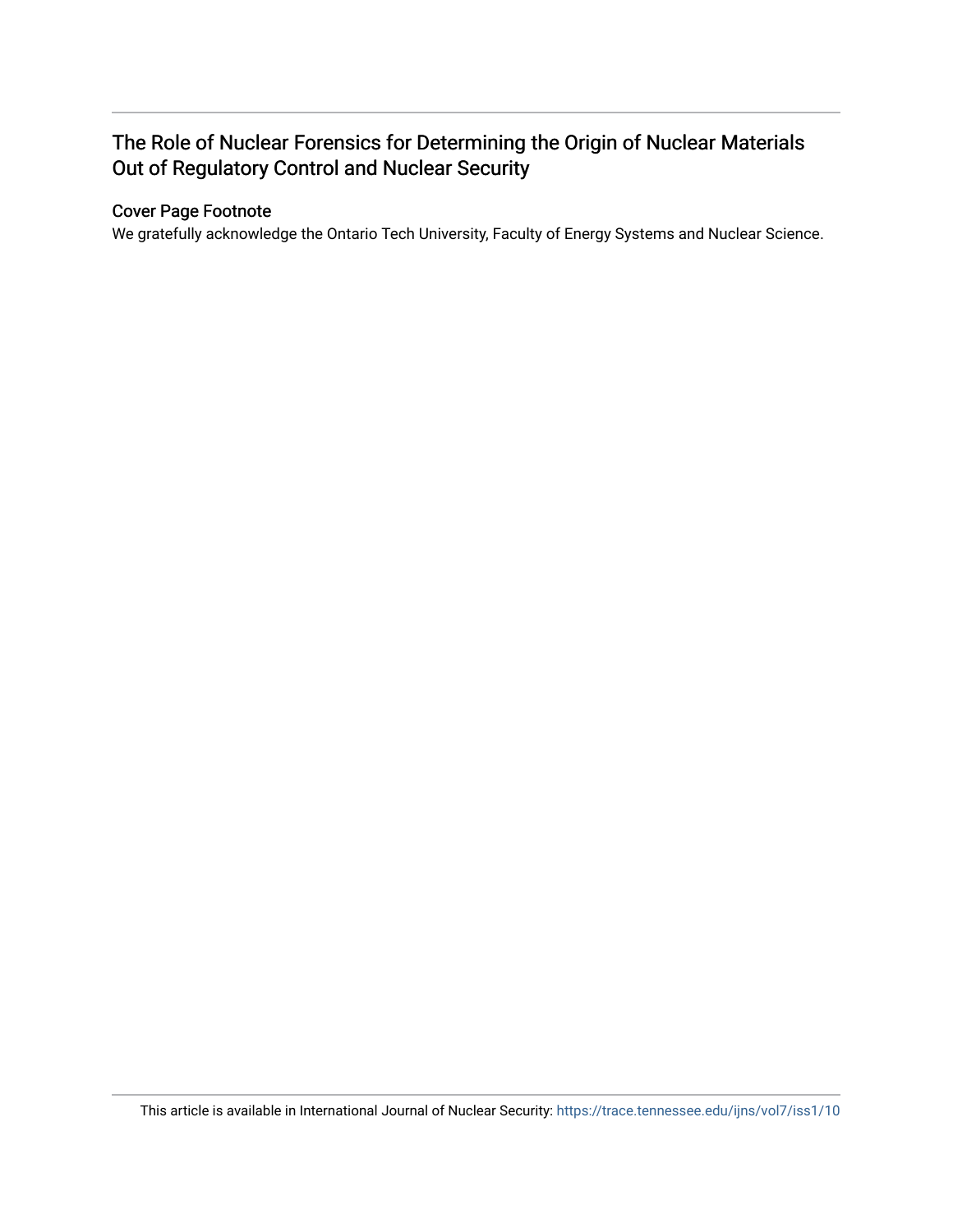# **The Role of Nuclear Forensics for Determining the Origin of Nuclear Materials Out of Regulatory Control and Nuclear Security**

Lekhnath Ghimire and Edward Waller

Faculty of Energy Systems and Nuclear Science, Ontario Tech University, Oshawa, ON, L1G 0C5, Canada

# **Abstract**

The international community recognizes the rise in theft and illicit trafficking of nuclear materials and radioactive sources—for malicious use and nuclear terrorism—as a serious threat. That is why a welldeveloped nuclear forensics capability is an integral part of a robust nuclear security program and a key element of nuclear security infrastructure. Both pre- and post-detonation nuclear forensics are vital for controlling theft and illicit trafficking of nuclear materials, as well as identifying and tracing their sources. Nuclear forensics analysis and interpretation processes for nuclear security is a systematic process that includes: (1) sample collection and categorization techniques and (2) detailed nuclear forensics analytical plans, which are a laboratory analysis of physical and chemical properties of the collected or seized nuclear and radioactive materials. Besides nuclear materials, the non-nuclear and biological materials present in seized nuclear materials can also provide important information about the source and origin of nuclear materials. Upon complete analysis of the seized materials, the data interpretation to trace the origin of the nuclear and radiological materials is one of the most critical steps to identifying the origin of the materials, which depends on the availability of similar data to compare. So, each country should have its own incident register system (IRS) and collaborate with the International Technical Working Group (ITWG), Incident and Trafficking Database (ITDB), and IAEA for data sharing and interpretation.

**Keywords:** Illicit trafficking, nuclear security, nuclear forensics, pre- and post-detonation forensics, characterization, interpretation, source tracing

# **I. Introduction**

### **A. Nuclear Forensics for Nuclear Security**

The theft and illicit trafficking of nuclear materials and radioactive sources for malicious use and nuclear terrorism is a high priority concern for nuclear security domestically and internationally **[***1***]**. As per the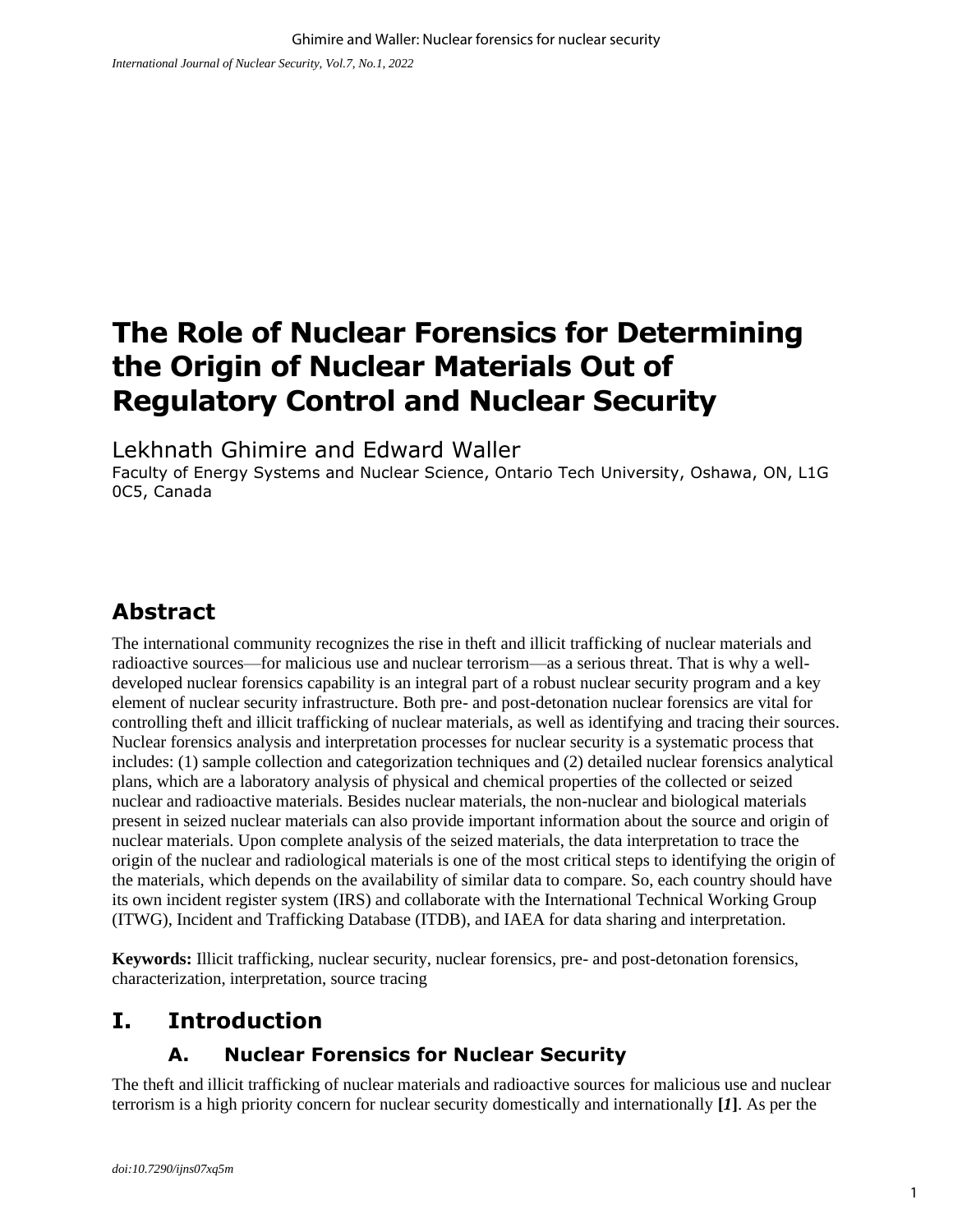*International Journal of Nuclear Security, Vol.7, No.1, 2022*

IAEA database, there were more than 2,477 incidents of illicit trafficking of nuclear and radioactive materials between 1993 and 2013. Among them, 16 incidents were related to unauthorized possession of highly enriched uranium (HEU) and plutonium (Pu) **[***2***]**. The increase in illicit nuclear trafficking was recognized as a significant nuclear security threat by the international community. Consequently, they established nuclear forensic science around the mid-1990s for source attribution of interdicted smuggled nuclear materials **[***1***,** *3***]**. Source attribution determines the origin or potential trafficking routes of the materials and their intended use, which improves nuclear materials' security and physical protection system at a particular location **[***4***]**.

The main goal of a nuclear security regime is to prevent, detect, and respond to nuclear security events such as illicit trafficking of nuclear or radioactive materials and nuclear terrorism. Nuclear forensics is a key technical capability that utilizes signatures inherent to nuclear and radioactive materials to provide information about pre- and post-detonation events (i.e., the spectrum of nuclear security events under investigation). It asks the following questions: How, when, and where were the materials made? What were their intended uses? **[***1***,** *5***,** *6***]**. Moreover, nuclear forensics is valid scientific evidence to present before the court of law, which deters illicit nuclear trafficking and nuclear terrorism **[***5***]**. The information obtained from nuclear forensics can respond to nuclear security events and help prevent them **[***3***,** *6***,** *7***]**. Thus, the role of nuclear forensics is vital in the fight against illicit trafficking of nuclear and radioactive materials, their malicious use, and global nuclear terrorism **[***3***]**.

A well-developed nuclear forensics capability for a civilian nuclear energy program has been recognized as an important part of a robust nuclear security program and a vital element of a nuclear security infrastructure **[***1***,** *3***,** *5***]**. Therefore, one of the major focus areas of the 2016 Nuclear Security Summit (NSS) **[***8***]** was to develop the nuclear forensics capability to trace the origin of the interdicted nuclear materials, identify the smuggling network, and aid in the prosecution of illicit trafficking. Canada has a civilian nuclear energy program and is one of the world's largest suppliers of highly radioactive materials and sealed sources. Hence, Canada decided to enhance its nuclear forensics capability. As per the Canada commitment for a national nuclear forensics capability at the Seoul 2012 NSS, the Canadian National Nuclear Forensics Capability Project (CNNFCP) was started in May 2013 to establish a National Network of Forensics Laboratory (NNFL) and a National Nuclear Forensics Library **[***1***,** *8***]**. For any country with a civilian nuclear energy program, the nuclear forensics program would be instrumental in identifying unaddressed deficiencies in nuclear materials accounting, control, and physical protection systems **[***6***]**. The main objectives of this brief review paper are to highlight the importance of nuclear forensics for national and global nuclear security and discuss the basic steps in nuclear forensics analysis and interpretation processes to identify the origin of nuclear materials out of regulatory control.

#### **B. Pre-detonation and Post-detonation Nuclear Forensics for Nuclear Security**

1. Pre-detonation forensics: Pre-detonation forensics, often called "nonproliferation forensics," focuses on forensics relevant to interdicted nuclear materials. Pre-detonation forensics works using scientific information, law enforcement, and intelligence sources to answer the questions raised by a seized nuclear material; intercepted communication like emails, voice mails, letters, etc.; unusual border activities; and other nuclear-material–related activities. Pre-detonation nuclear forensics tries to answer: Who left that nuclear material and why? Do they have a link to other international nuclear smugglers or terrorist groups? What are the sources of the nuclear material, and when did they get that? How long have those individuals possessed that nuclear material? What was their supply chain? What are their nationality and motives? Also, their biological samples (e.g., blood, DNA, and nails) would provide some clues about the incident **[***7***]**.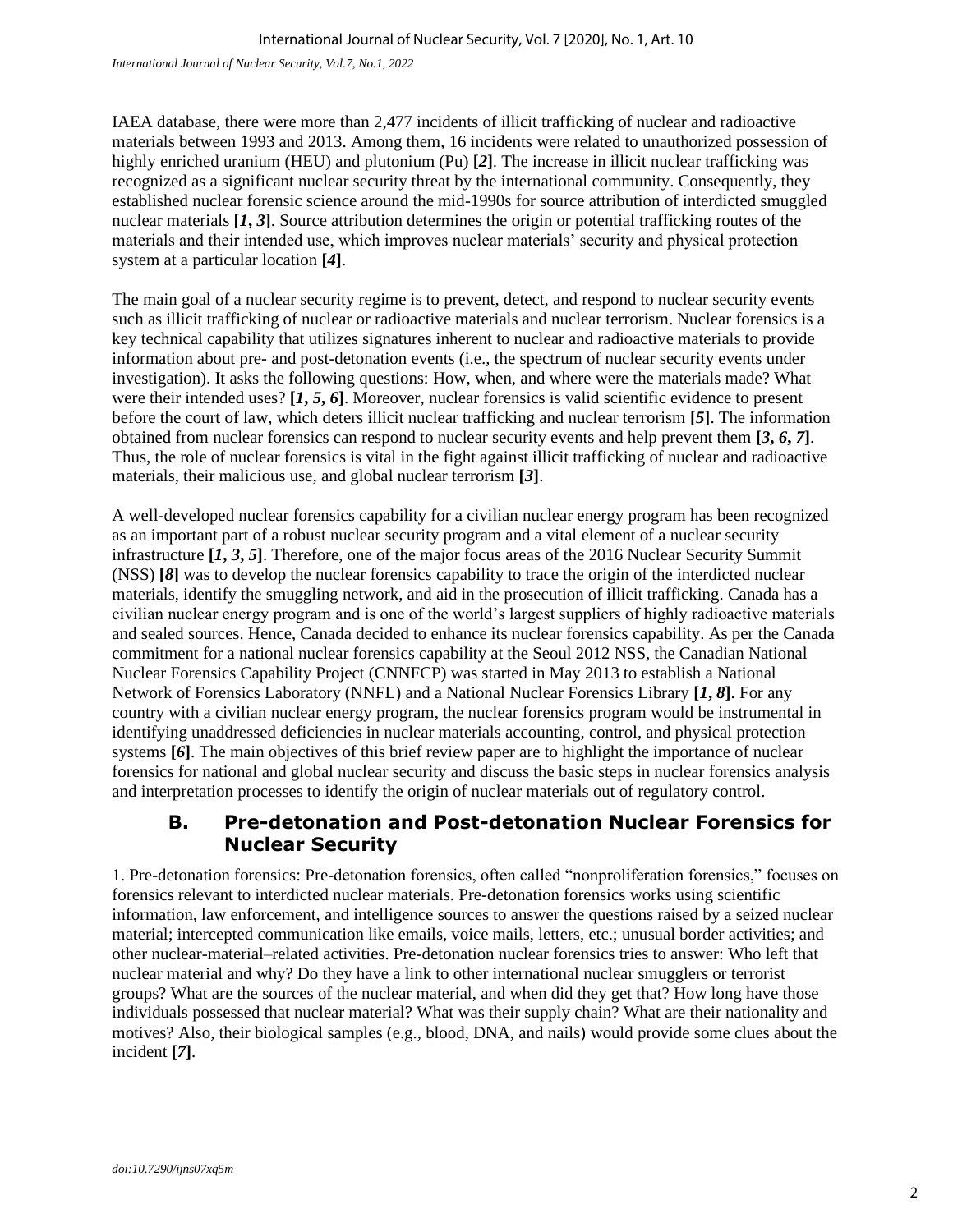2. Post-detonation nuclear forensics: This nuclear forensics deals with analyzing and tracing nuclear materials after a nuclear detonation or after major nuclear accidents such as Chernobyl and Fukushima. Post-detonation nuclear forensics tries to answer all the pre-detonation events and a few more questions: What type of device is used? Was it uranium or plutonium or something else? How wide is the fallout from the events? What are the health implications, and how do we mitigate them? What was the organization and motive behind the nuclear or radiological attack? If there is any possibility of another attack, what would be the main target? **[***7***]**.

### **II. Nuclear Forensics Analysis and Interpretation for Nuclear Security**

Nuclear forensics analysis is a systematic process and generally follows the same process, as per the flow chart prepared by the IAEA (Figure 1) **[***9***]**. It is a comprehensive process of analyzing nuclear or other radioactive materials, which exploits the chemical and physical properties and the isotopic signatures inherent to nuclear and other radioactive materials to identify the sources, history, and people involved behind the materials and events **[***1***,** *9***]**.



**Figure 1. Flow chart of the nuclear forensics analysis process [***9***]**

The response to a specific nuclear incident in both pre- and post-detonation events is a graded approach and mainly consists of four different steps: (1) Sample collection, (2) categorization, (3) characterization (i.e., laboratory analyses of the collected samples), and (4) interpretation. A nuclear forensics scientist develops a hypothesis or set of hypotheses based on archive materials or preliminary analyses and then characterizes the samples and tests the hypothesis by comparing with the relevant databases and literature, verifying the presence or absence of signatures. If the signature is absent, a forensic expert either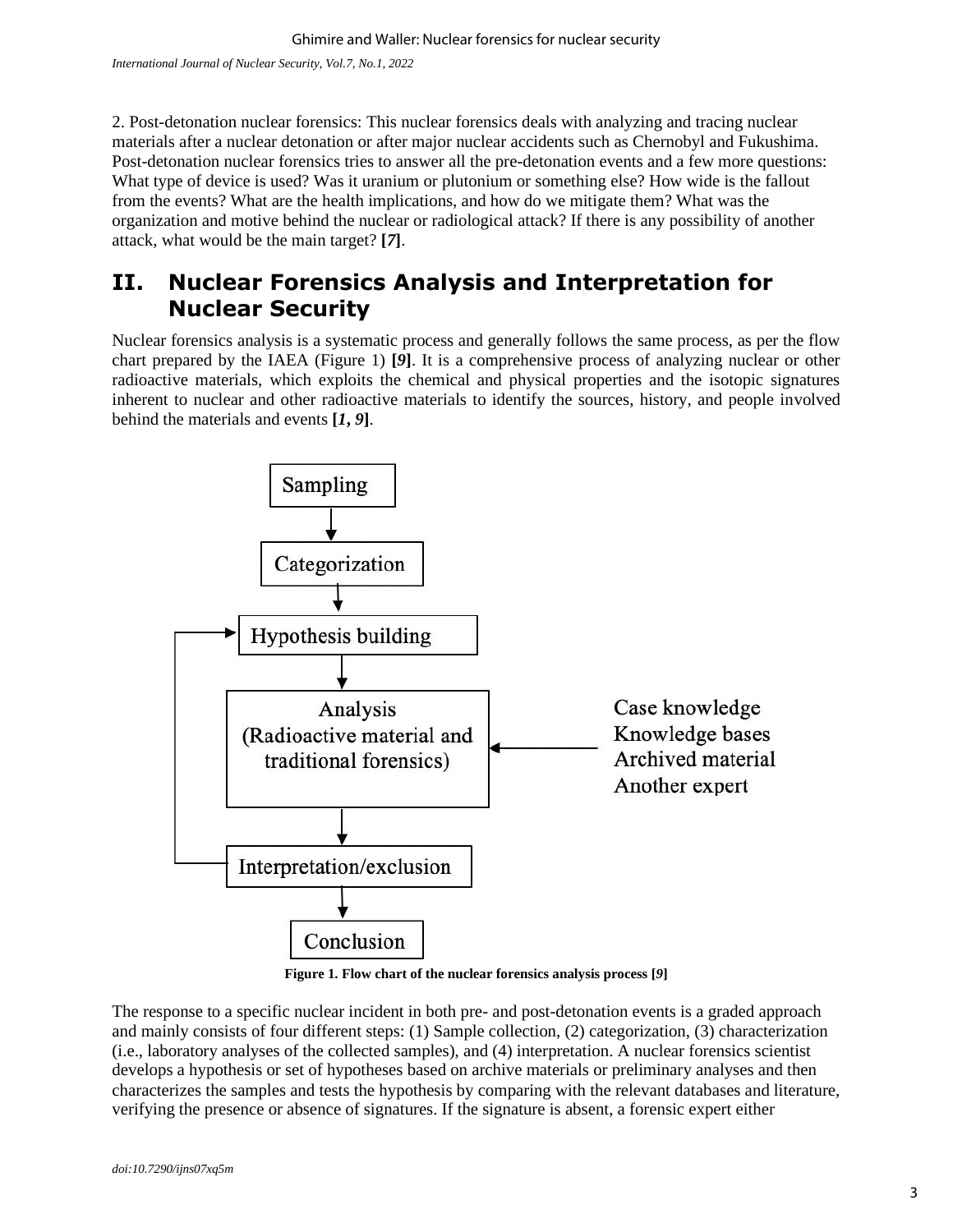abandons the analysis (i.e., the hypothesis must be rejected) or changes the hypothesis and starts the new analysis process again (Figure 1). However, if the signature is present, additional laboratory analysis may be required to exclude other possible scenarios and determine the origin of the nuclear materials. Thus, nuclear forensics analysis and interpretation are deductive and iterative processes **[***9***]**.

### **A. Sample Collection and Categorization Techniques**

The sample for nuclear forensics may differ from other regular sample collection techniques for scientific analysis. Since nuclear forensics samples and sampling procedures are highly versatile, often diverse and unexpected samples such as gases or aerosols, dust particles, biological materials, large metal pieces, glasses, plastic, and soil are collected from the incident sites **[***3***,** *6***]**. During sampling, it may be necessary to collect as many samples as possible using a safe handling technique and a proper sample collection protocol **[***3***]**. Nuclear forensic science applies scientific knowledge to legal problems **[***3***]**. If the samples are collected from the illicitly trafficked nuclear material, the chain of custody must be maintained to ensure data quality and reliability for the legal prosecution **[***6***,** *9***]**. We should remember that sample collection may have legal and practical restrictions and limitations. Immediately after sample collection, the collected or seized samples are analyzed in the incident sites and undergo a preliminary analysis called categorization.

The categorization process has two goals: First, one must perform a quick and rough on-scene assessment of the material using, mainly, nuclear radiation measurement equipment and a non-destructive analysis (NDA) technique (i.e., gamma-ray spectroscopy) to determine the health risk of the seized materials to the first responders, law enforcement personnel, and local population. Also, this process determines the nature of incidents like criminal activity or accidental release. If it involves criminal activity or threats to national security, one must decide on additional steps to take **[***9***]**. Second, one must categorize the interdicted smuggled nuclear materials to assess the threat using NDA techniques such as neutron counting or gamma (γ) spectroscopy, determining the extent of environmental contamination and nuclear proliferation issues.

### **B. Nuclear Forensic Analytical Plans**

Nuclear forensic analytical plans are a laboratory analysis of the physical and chemical properties of the collected or seized nuclear and radioactive materials. It involves the full analysis of nuclear or other radioactive materials to identify some basic parameters or "signatures" like the isotopic composition of uranium (U), plutonium (Pu), and other stable elements (i.e., elemental analysis); the age of the nuclear materials (i.e., radiochronometry); chemical impurities (i.e., trace elements); and organic impurities, macroscopic parameters, and microstructure and physical dimensions to get some clues on the origin and intended use of the materials (Figure 2) **[***2***,** *4***,** *5***]**. Nuclear forensic analysis for both nuclear and nonnuclear materials should be done using a model action plan for nuclear forensic analysis (Figure 2). Various physical and analytical chemistry techniques such as visual inspection, optical microscopy, scanning electron microscopy, X-ray spectroscopy, X-ray fluorescence analysis, X-ray diffraction analysis (XRD), Fourier transform infrared spectroscopy, radioactive counting techniques, chemical assay, radiochemistry, radiography, mass spectrometry (MS), inductively coupled plasma mass spectrometry (ICP-MS), gas chromatography-mass spectrometry (GC-MS), secondary ion mass spectrometry (SIMS), etc. are used to characterize the nuclear and radiological materials.

However, a single parameter (signature) and a single analytical technique may not be sufficient to discern the identity and origin of the interdicted nuclear materials. Therefore, the multiple parameters or signatures and the analytical techniques would be used to ascertain the source of the nuclear materials, which eventually supports the precise interpretation  $[2, 4, 5]$ . The steps for nuclear materials characterization are a bit shorter than the complete interpretation steps. To ensure nuclear security, it is a state's responsibility to set up a nuclear forensics laboratory with complete characterization capabilities or collaborate with another country for sample characterization and interpretation **[***3***]**.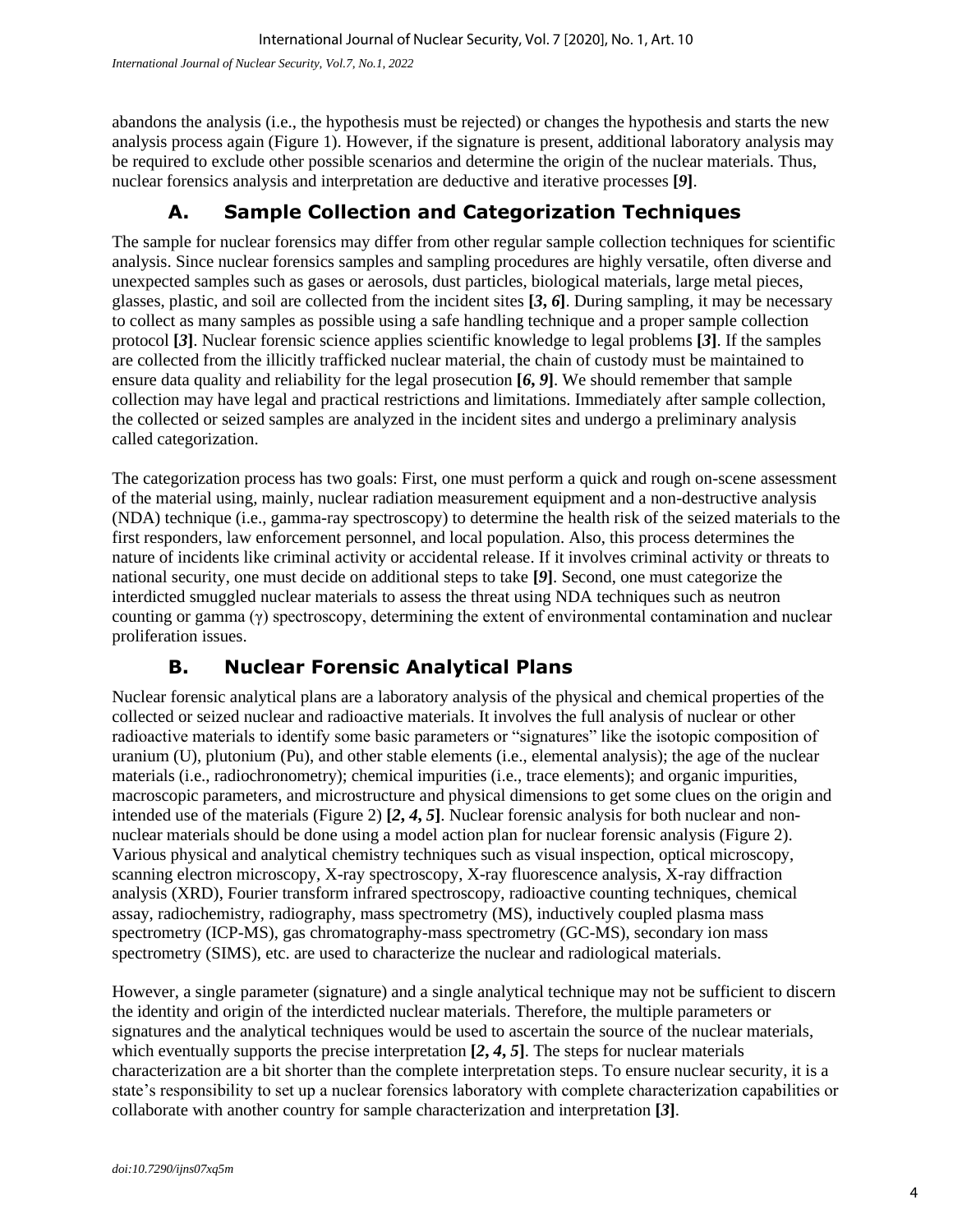

**Figure 2. A model action plan for nuclear forensic analysis [***10***]**

Nuclear forensic science uses various analytical tools and techniques to detect nuclear and radioactive materials (Table 1). The international nuclear forensics community met with the Nuclear Forensics International Technical Working Group (ITWG) and has achieved consensus on the proper sequencing of analytical techniques (Table 1) to provide invaluable nuclear forensics information as early as possible in the attribution process. The ITWG and IAEA recommend that scientists analyze the nuclear materials having short half-lives and sensitivity to environmental degradation (i.e., HEU residue) within the first 24 hours of interdiction. Non-destructive analysis (NDA) techniques should be used in the first analysis (24 hours) so that the same sample can be used in the subsequent analyses.

Table 1 shows a generally accepted sequence of analysis of nuclear materials after interdiction. The table also provides information about the analytical techniques commonly used within the first 24 hours, after one week, and after two weeks of receiving the sample in nuclear forensics analyses and investigations **[***9***,**  *11***]**.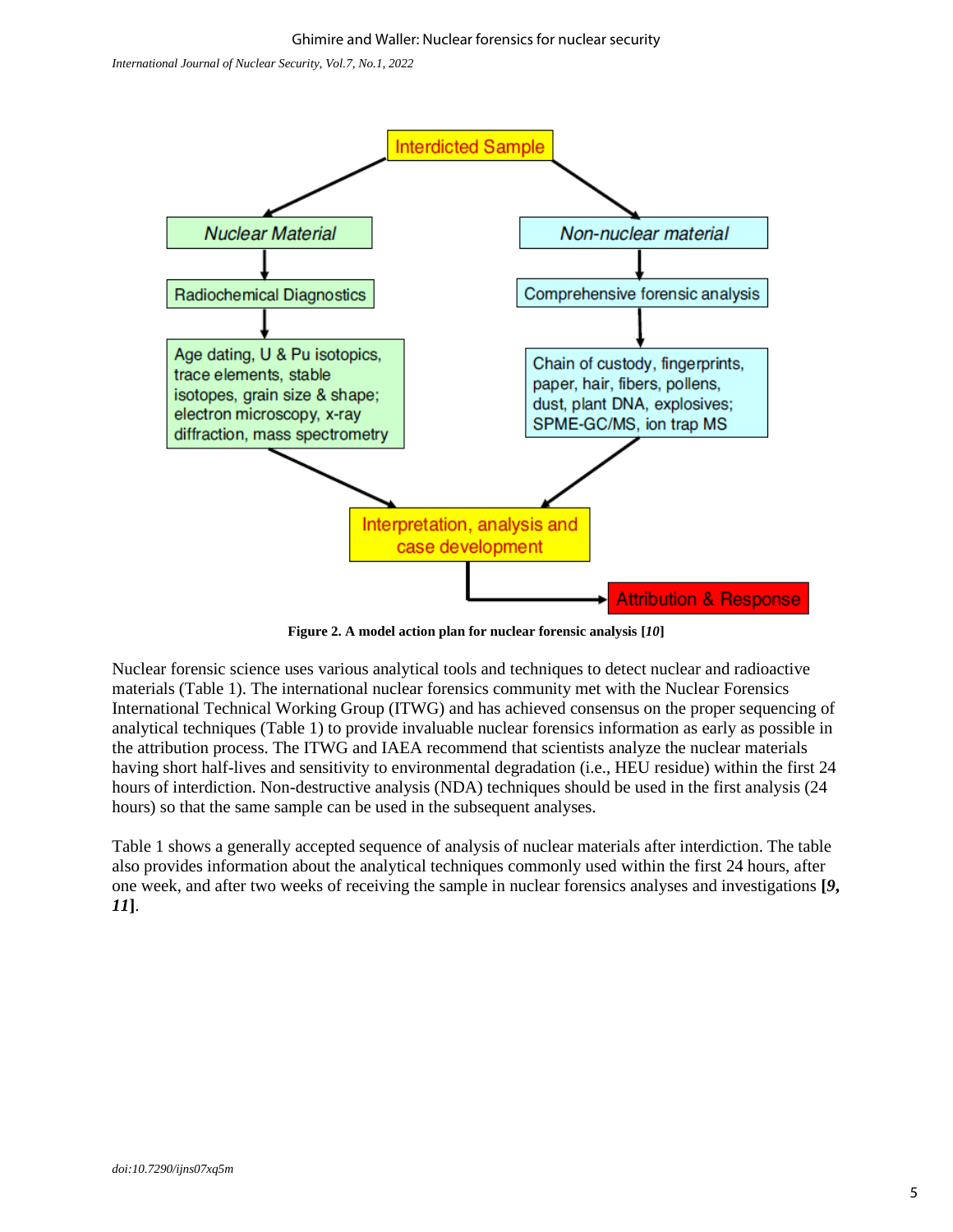| Technique/method                        | <b>Conducted within</b><br>24 hours                                                                                         | <b>Conducted within</b><br><b>One week</b>                                                                                                                                                      | <b>Conducted within</b><br><b>Two months</b>                                                                                       |
|-----------------------------------------|-----------------------------------------------------------------------------------------------------------------------------|-------------------------------------------------------------------------------------------------------------------------------------------------------------------------------------------------|------------------------------------------------------------------------------------------------------------------------------------|
| Radiological                            | Dose rate $(\alpha, \beta, \gamma, n)$<br>Surface contamination<br>Radiography                                              |                                                                                                                                                                                                 |                                                                                                                                    |
| Physical<br>Characterization            | Visual inspection<br>Photography<br>Weight determination<br>Dimensional<br>determination<br>Optical microscopy<br>Density   | Microstructure,<br>Morphology and<br>other physical<br>characteristics<br>Scanning electron<br>microscope (SEM)<br>X-ray diffraction                                                            | Nanostructure,<br>Morphology and other<br>physical characteristics<br>Transmission electron<br>microscopy (TEM)                    |
| Isotope analysis                        | High-resolution gamma-<br>ray spectrometry<br>(HRGRS)                                                                       | Thermal ionization<br>mass spectrometry<br>(TIMS)<br>Inductively coupled<br>plasma mass<br>spectrometry (ICP-<br>MS)                                                                            | Secondary ion mass<br>spectrometry (SIMS)<br>Radioactive counting<br>techniques ( $\alpha$ and $\gamma$<br>spectrometry)           |
| Radiochronometry                        | High-resolution gamma-<br>ray spectrometry<br>(HRGRS) for Pu                                                                | Thermal ionization<br>mass spectrometry<br>(TIMS)<br>Inductively coupled<br>plasma mass<br>spectrometry (ICP-<br>MS)                                                                            | High-resolution<br>gamma-ray<br>spectrometry (HRGRS)<br>for U<br>$\alpha$ spectrometry<br>Gas chromatography-<br>mass spectrometry |
| Elemental/chemical<br>composition       | X-ray fluorescence                                                                                                          | Inductively coupled<br>plasma mass<br>spectrometry (ICP-<br>MS)<br>Chemical assay<br>Fourier transform<br>infrared (FTIR)<br>X-ray spectrometry<br>Isotope dilution mass<br>spectrometry (IDMS) |                                                                                                                                    |
| <b>Traditional forensic</b><br>analysis | Collection of evidence<br>associated with traditional<br>forensics such as blood,<br>fingerprint, insects,<br>plastic, etc. |                                                                                                                                                                                                 | Analysis and<br>interpretation of<br>evidence associated<br>with traditional<br>forensics                                          |

| Table 1. Laboratory methods and techniques with typical timescales for analyses [3] |  |  |  |  |  |
|-------------------------------------------------------------------------------------|--|--|--|--|--|
|-------------------------------------------------------------------------------------|--|--|--|--|--|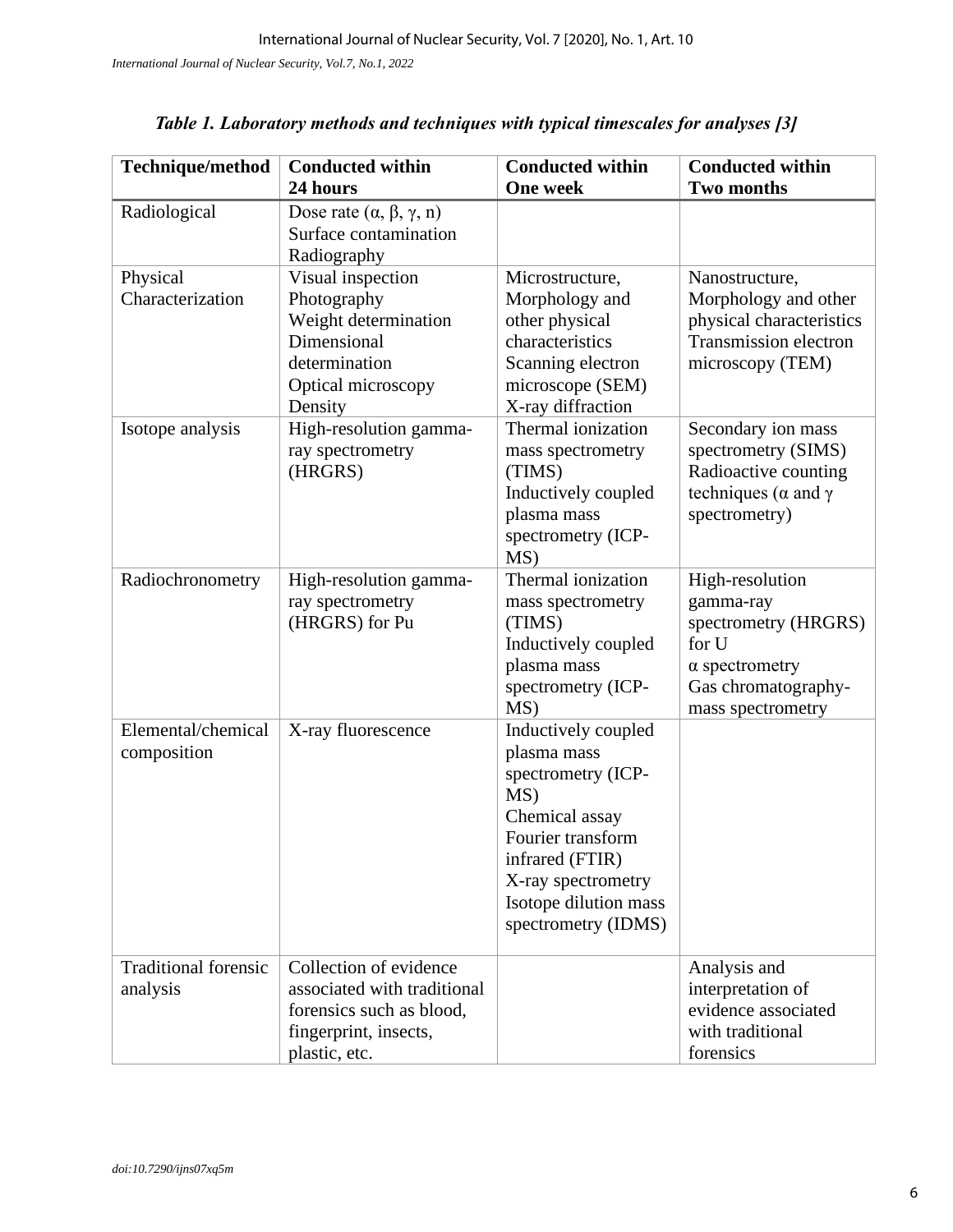# **III. Characteristic Parameters**

The characteristic parameters or "signatures" found in nuclear materials reveal the origin of the materials **[***4***]**. Analyzing seized nuclear materials for nuclear forensics can be performed in any materials characterization laboratory. However, a specialized facility for testing a radioactive sample with a highly skilled technician is found only in designated nuclear forensics laboratories and nuclear research laboratories. Nuclear forensics technicians need special precautions to handle and analyze nuclear or radioactive samples. They also need radiation safety training, protective gear, and personal protective equipment (PPE).

Once a lab receives the seized materials, the analyses are performed using the nuclear forensic examination plan (Figure 1) and the nuclear forensics analytical plan (Figure 2 and Table 1). The designated lab should have a well-developed analytical facility and operational procedures designed to minimize cross-contamination during the analysis. A combination of the analytical techniques is used to ensure data accuracy to determine their signatures. Furthermore, the results of nuclear forensics would be the legal prosecution. In addition, the results reflect the national and regional security and possible military retaliation against criminals.

Therefore, the characterization of the seized nuclear materials must be done carefully and in a welldocumented manner. This includes the cross-calibration analysis (QA/QC), a choice of specific and highpurity reference materials, and demonstrated competencies in the analysis. Also, if possible, the analysis of the same materials must be done in multiple labs and must compare the data to ensure accuracy **[***7***]**. The following types of nuclear forensics "signatures" are generally used to answer the questions of a law enforcement agency and during the legal prosecution in national and international courts.

### **A. Physical Characterization**

In a nuclear forensics examination, the physical dimension (i.e., diameter, height, and weight) analysis technique is one of the first to characterize the nuclear materials. The reason is that the seized nuclear materials' size and shape can provide essential clues about the materials' origin and transportation routes. This technique is instrumental in identifying the nuclear fuel pellets. The nuclear reactor's fuel pellets are made by compacting uranium dioxide (UO<sub>2</sub>) powder; some reactors use enriched uranium, and some use natural uranium pellets as fuel.

The fuel pellets' shape, size, enrichment levels, and structure vary by reactor type. For example, the dimensions of Heavy Water Reactor (HWR) and Pressurized Water Reactor (PWR) fuel pellets are different. Some reactors pellets have a central hole that provides space for gaseous fission products during irradiation processes. Those characteristics are observed in a nuclear forensics analysis to find the material's origin and history. For instance, in 2003, four uranium fuel pellets seized in Lithuania were analyzed at the Institute for Transmutation Elements (ITU), Karlsruhe, Germany. The fuel pellets were cylindrical with a central hole and one concave face. Based on the physical dimensions and enrichment levels, a nuclear forensics technician identified that the uranium fuel pellets were from an RBMK – 1500 nuclear reactor (i.e., graphite-moderated, water-cooled Russian nuclear reactor) **[***2***]**.

### **B. Radiochronometry (Nuclear Archeology)**

In nuclear forensics, when the nuclear materials are purified or enriched and subsequently analyzed, it is called its age **[***4***,** *12***]**. The shape, size, and age of uranium pellets and other nuclear materials and their enrichment levels and isotopic ratios indicate the origin and history of nuclear materials of historical interest. This branch of nuclear forensics is called radiochronometry or nuclear archeology. These signatures are useful for identifying the age and type of nuclear materials of historical interest. For instance, an old glass jug was recovered from the waste trench at the Hanford site in Washington State, USA. And the Pacific Northwest National Laboratory (PNNL) researchers used radiation counting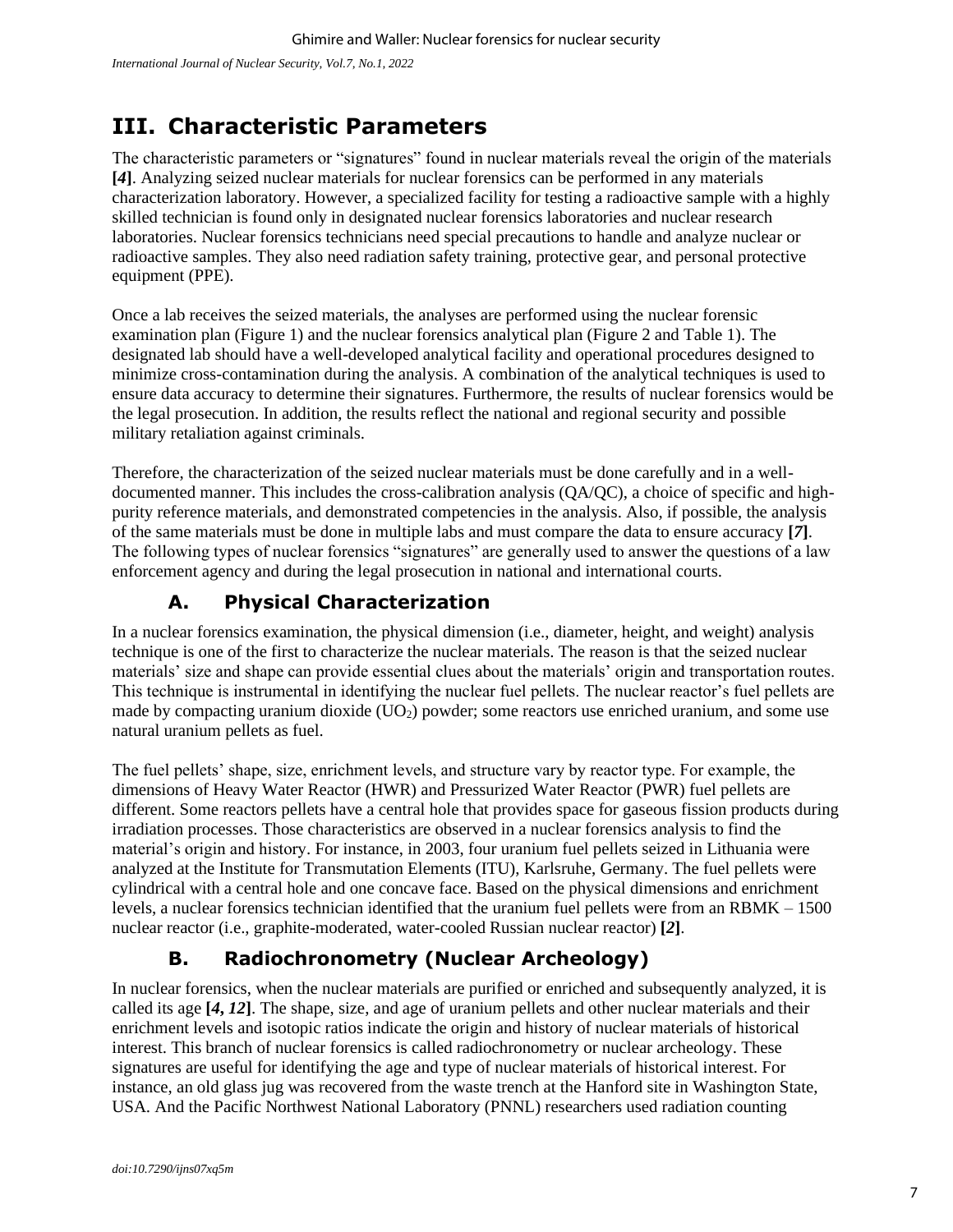techniques (i.e., gamma spectroscopy and alpha spectroscopy)—and other precise mass spectrometric techniques like Inductively Coupled Plasma Mass Spectrometry (ICP-MS), Gas Chromatography-Mass Spectrometry (GC-MS), and Ion Chromatography (IC)—to identify the origin and age of the nuclear material. For age determination, first, they separated the <sup>235</sup>U and <sup>239</sup>Pu using Ion Exchange Chromatography (IEC) and then analyzed the isotopic ratios using ICP-MS. <sup>239</sup>Pu and <sup>235</sup>U are not stable isotopes. <sup>235</sup>U is formed through the decay of <sup>239</sup>Pu, the half-life of which is 24,110 years.

On the other hand, the half-life of <sup>235</sup>U is extremely long (704  $\times$  10<sup>6</sup> years), and the long half-life of <sup>235</sup>U and the subsequent decay of <sup>235</sup>U can be ignored for the radiochronometric analysis **[***7***]**. It is assumed that the separation of <sup>235</sup>U and <sup>239</sup>Pu was complete using Ion Exchange Chromatography (IEC). The time since the last separation is calculated by

$$
\frac{N(235_U)}{N(239p_u)} \approx \lambda_{239}
$$

The time (*t*) since the separation is given by

$$
t \approx \frac{\frac{t1}{2}N(235_U)}{\ln 2N(239p_u)} \approx 3.478 \times x10^4 \frac{N(235_U)}{\ln 2N(239p_u)}
$$

Other isotopes ratios used for determining the age of uranium materials are <sup>235</sup>U/<sup>231</sup>Pa and <sup>234</sup>U/<sup>230</sup>Th **[***7***]**. From the above time (*t*) calculation, it was revealed that the sample was  $61.6 \pm 4.5$  years old. They compared the database after the isotopic analysis. They found that the plutonium (Pu) composition was similar to the plutonium (Pu) prepared at the X-10 reactor in Oak Ridge, Tennessee, which was brought to the Hanford T-Plant site for separation. The T-Plant was the world's first industrial-scale Pu reprocessing facility, where the first human-made Pu was separated, and the recovered Pu was the oldest human-made Pu in the world. At the same time, the trace element impurities in the sample were similar to the bismuth phosphate process used at that time to extract Pu from the irradiated uranium. The age of Pu, isotopic composition, and trace element impurities provided sufficient information to determine the origin of the materials in the bottle **[***2***,** *13***]**.

#### **C. Uranium Isotope Ratios**

Uranium ore is mined and milled to produce Uranium Ore Concentrates (UOCs), often called yellowcake. UOCs have a natural isotopic abundance of <sup>235</sup>U (0.72%), <sup>238</sup>U (99.2%), and <sup>234</sup>U (about 53 – 55ppm) [2]. However, the terrestrial <sup>235</sup>U/<sup>238</sup>U ratio varies over a range of 1.3% in different geologic materials **[***14***,**  15<sup>1</sup>. Therefore, the <sup>235</sup>U/<sup>238</sup>U signatures in the UOCs from each site (i.e., geologic environments) or region are distinct. When all three isotopic ratios are considered, no two samples have the same isotopic composition **[***14***,** *15***]**.

These regional isotopic variations are utilized as a possible forensics signature for nuclear materials. For instance, the three isotopic ratios  $(^{238}U, \frac{235}{U}$ , and  $^{234}U$ ) of UOCs from Canada have more distinct signatures than the UOCs from Australia and the Middle East **[***14***,** *15***]**. So, if the interdicted nuclear materials' (UOCs) isotopic ratios are analyzed and compared with the international databases or nuclear forensics libraries, the origin of the material can easily be identified. For instance, two  $(K<sub>2</sub>(UO<sub>2</sub>)3O<sub>4</sub>·4H<sub>2</sub>O$  and  $UO<sub>3</sub>·2H<sub>2</sub>O$ ) power samples (42.9 g of bright yellow and 48.6 g of dark green powder) were seized in Australia, Victoria, by police and analyzed at the Australian National Science and Technology Organization (ANSTO) for the possible compositions of nuclear isotopes. The <sup>235</sup>U isotopic ratio was found to be 0.44% and 0.41%, respectively, and the materials also contained <sup>232</sup>U and <sup>236</sup>U isotopes. However, the <sup>232</sup>U and <sup>236</sup>U isotopes can be formed by only neutron irradiation in a nuclear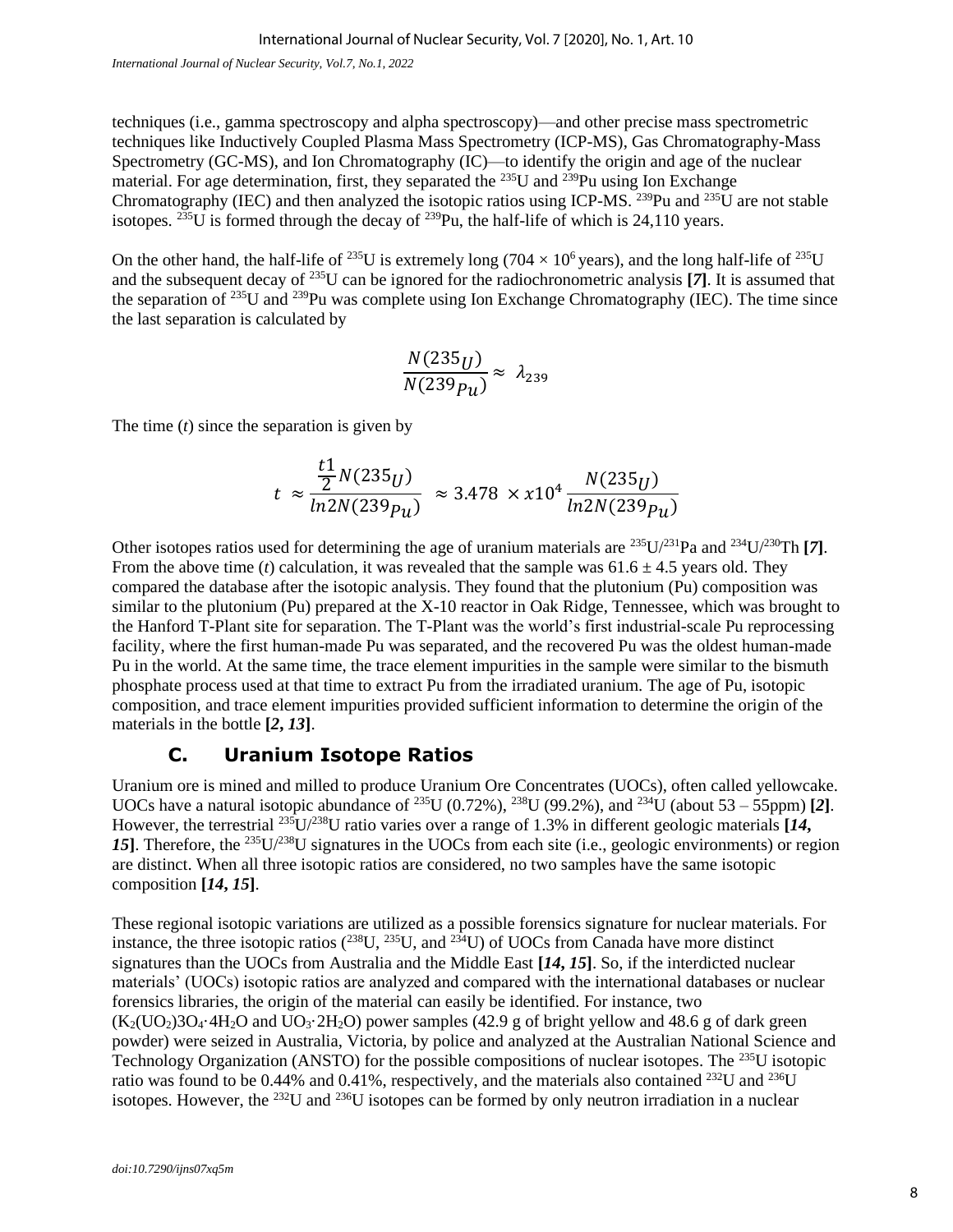reactor, and Australia did not have a nuclear reactor at that time. As a result, nuclear forensics researchers concluded that the interdicted materials were from out of the country **[***2***,** *16***,** *17***]**.

#### **D. Micro-signatures**

The morphological study (e.g., grain size and porosity) was conducted on the two uranium (U) power samples (42.9 g of bright yellow and 48.6 g of dark green powder) seized in Victoria, Australia **[***16***]**. In a scanning electron microscope study, these two samples' grain size and porosity were entirely different. The samples' microstructures depend on the material processing methods, uranium mills, and geographical locations. From these materials' micro-signatures, nuclear forensics researchers determined that those nuclear materials were not only from outside the country but also from two different sources. In addition, they used nanoscale secondary ion mass spectrometry (nanoSIMS) and radiochronometry to ensure the origin of the two seized nuclear materials **[***2***,** *5***,** *17***]**.

### **E. Trace Element Impurities or Rare Earth Elements**

Trace elemental impurities or presence of Rare Earth Elements (REEs) in nuclear materials, or UOCs are source inherited. These elements' concentrations change little during the nuclear fuel cycles. Therefore, these elemental impurities or REEs have proved helpful as the nuclear forensics signatures for several seized nuclear materials. Each country's REEs signature is distinct; thus, the seized nuclear materials are analyzed to determine the origin of the nuclear materials. For example, Canada, the USA, Spain, Turkey, and Kazakhstan have distinct REEs signatures. For instance, nuclear forensics scientists analyzed the  $^{235}U^{238}U$  signature to determine the origin of the material (3 kg of radioactive wet brownish-yellow powder) discovered in a scrap metal shipment in Rotterdam Harbor, the Netherlands, in 2003. However, they could not find any database to interpret their data to determine the origin of the material. As an alternative to this method, they analyzed the trace elemental impurities (Al, Ca, Cr, Fe, Mg, Mo, Ni, and P) in the nuclear material and compared them with the international databases. Finally, the elemental impurities signatures identified that the material originated from the Middle East **[***5***,** *18***]**.

#### **F. Sealed Radioactive Sources**

Orphan radioactive sources and other radioactive materials out of regulatory control are a huge problem for nuclear security. After all, terrorists can use radioactive materials from those sources to make a Radioactive Dispersal Device (RDD)—a "dirty bomb" **[***19***]**. The signatures used to determine the origin of nuclear materials can also be utilized to trace the sources of radioactive materials. Initially, a nondestructive analysis technique, such as gamma  $(\gamma)$  spectroscopy, can be used to identify the origin of the radioactive sources. As explained in "uranium isotope ratios" (Section 3C), the mass spectrometry techniques are used to determine the isotopic and elemental compositions. That information can be used to determine the age and origin of radioactive sources. Besides elemental composition and isotopic ratios, a device serial number, logo, and detail specification sheet are used to compare these data with the source licensing database **[***2***]**. To identify the origin of sealed radioactive sources, each country has its own incident register system (IRS). For instance, Canada has the Sealed Source Tracking System (SSTS), an electronic add-on to the National Sealed Source Registry (NSSR), which provides licensees a more convenient and efficient way to report any movement of sealed sources **[***20***]**. CNSC also publicly reports lost and stolen sources, where the lost and found sealed radioactive sources are up to date **[***21***]**. Similarly, Australia has the Australian Radiation Incident Register (ARIR), where information about the missing/stolen and found radioactive sources are available **[***22***]**. These incident registers are vital for controlling and tracing radioactive sources out of regulatory control. Each country should register the lost or stolen sealed radioactive sources in the Incident and Trafficking Database (ITDB) and work with the ITWG and IAEA to identify the missed or stolen radioactive sources **[***2***]**.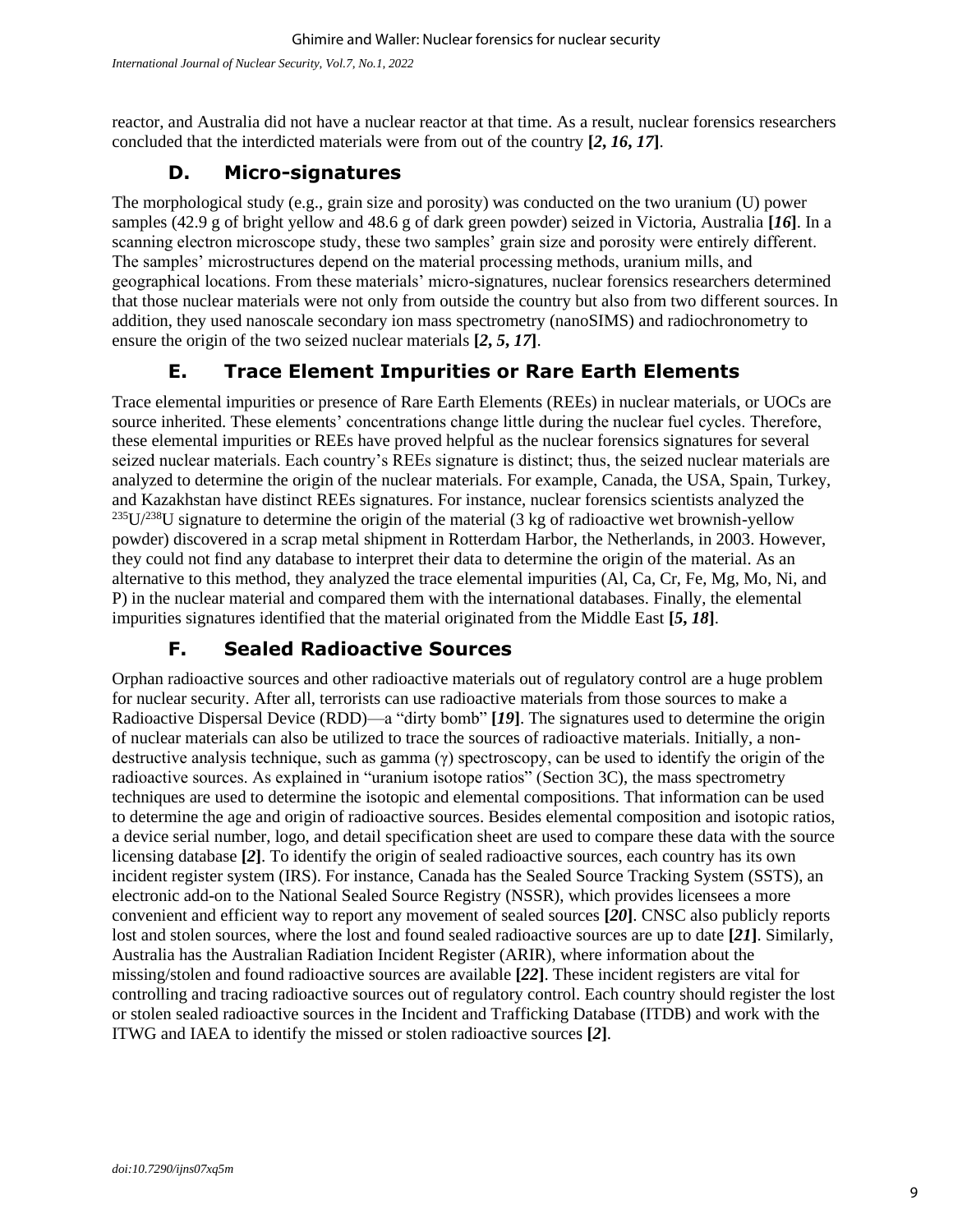*International Journal of Nuclear Security, Vol.7, No.1, 2022*

#### **G. Traditional Forensic Evidence**

Nuclear forensics focuses not only on the analysis of the nuclear materials but also on the biological materials contaminated with radionuclides or the biological materials found along with the interdicted smuggled nuclear materials. The materials that interest nuclear forensics scientists are DNA, blood, fingerprints, electronic devices, fibers, insects, etc. Despite the high ionization radiation (IR) exposure, these materials still have forensics values and should be examined during the nuclear forensics examination and source determination step. For instance, in the two-uranium powder K2 ( $UO<sub>2</sub>$ )3O<sub>4</sub>·4H<sub>2</sub>O and UO3·2H2O) samples seized in Australia, Victoria, one sample had a moth body and a detached head along with the samples **[***16***]**. The moth species was studied by entomologists and revealed that the moth species were from outside the country. Thus, the biological samples and nuclear materials are essential for determining the source of interdicted nuclear materials **[***5***]** and for nuclear security.

#### **H. Non-nuclear Materials for Nuclear Forensics**

In 1997, a scrap metal piece with some radioactivity was found in Germany. Their preliminary analysis revealed that the traces of fission products (i.e., UO<sub>2</sub> particles) were attached with the metal piece. The elemental analysis (i.e., characterization) found that the metal was stainless steel, which originated from Eastern Europe or Russia. The physical dimension of the stainless steel matched with the upper and middle parts of the fuel assembly of the BN-600 reactor and a BR-10 research reactor **[***2***]**. Similarly, other non-nuclear materials seized along with the nuclear materials help determine their origin, history, and trafficking routes.

# **IV. Data Interpretation and Attribution**

As per the nuclear forensics examination plan (Figure 1), data interpretation is next once the nuclear materials analysis is complete. The data interpretation to trace the origin of nuclear and radiological materials depends on the availability of similar data. Thus, data interpretation is lengthy and complicated in a nuclear forensics examination plan.

There are several steps for data interpretation and source attribution. First, data quality is paramount. High data quality can be achieved through a well-equipped lab, highly skilled technicians, high-quality assurance, and quality control (QA/QC) procedures, as well as a high purity reference material, to check the instrument's accuracy, precision, and reproducibility. Second, data interpretation involves correlating analytical data or comparing similar data within the country and internationally. Therefore, the databases available for comparison are vital in this process. A national forensics laboratory, a national forensics library, and data sharing among states are instrumental in interpreting the samples. Third, open and closed literature can also be used for data comparison and interpretation. Fourth, each country with a civilian nuclear power program should set up a national forensics laboratory, associated databases of nuclear fuel cycle processes, and a forensics library of all the materials used, produced, stored, and imported from another country. Also, each country should have its own incident register system (IRS) and collaborate with the nuclear forensics International Technical Working Group (ITWG), Incident and Trafficking Database (ITDB), and IAEA for data sharing and interpretation. Fifth, interpreting and attributing the nuclear materials out of regulatory control, if available, uses multiple nuclear signatures to ensure the accuracy of the origin, history, and trafficking routes of the illicitly trafficked nuclear materials. Sixth, one must use a combination of forensics techniques to analyze the nuclear materials for nuclear attribution and interpretation. Finally, data interpretation should be done using a deductive and iterative process, as each successive comparison may provide more precise information about the nuclear materials **[***3***]**.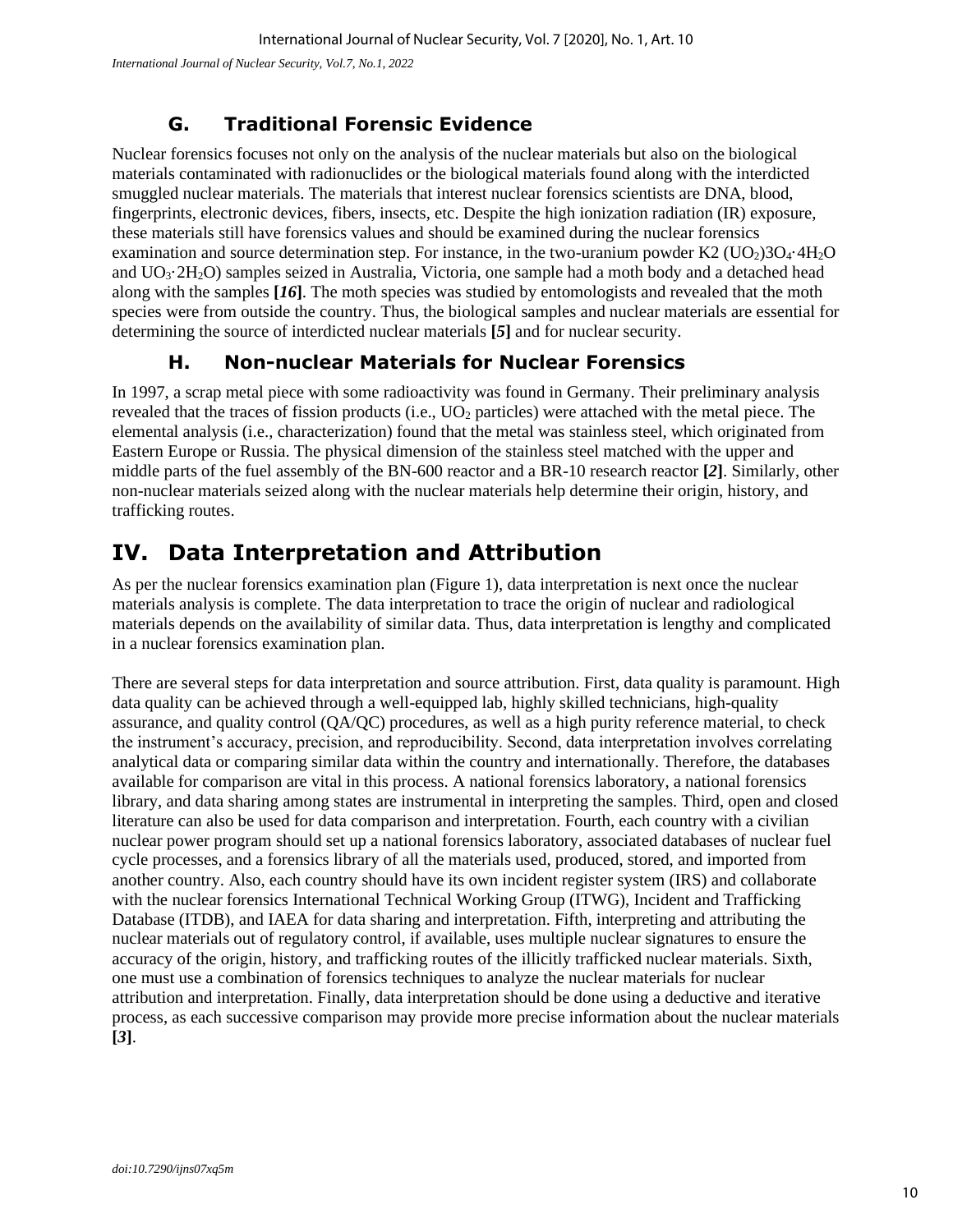# **V. Conclusions**

The illicit trafficking of nuclear materials is one of the most severe threats to global nuclear security and stability. The international community recognized that nuclear forensics could effectively determine the origin of detected nuclear and radioactive materials and control illicit nuclear trafficking and nuclear terrorism. Nuclear forensics science utilizes the unique signatures (i.e., physical properties, isotopic ratios, radiochronometry, trace elemental impurities, and traditional forensics) present in the nuclear and radiological materials to determine their origin, history, and transportation routes. Consequently, it was recognized as one of the essential components of nuclear security and safeguards.

However, to take full advantage of nuclear forensics—in the fight against nuclear smuggling and terrorism—one must consider its requirements. It calls for a robust nuclear forensics capability, highquality data from a well-equipped laboratory, relevant databases or a nuclear forensics library, specialized skills and knowledge to interpret the data, and international cooperation in technology and human resource development. Since nuclear forensics is based on scientific evidence and facts, the final data obtained from the nuclear forensics analyses are valid before a national and international court of law for legal prosecution. To this end, it deters illicit nuclear trafficking and nuclear terrorism. That is why it is one of the most important nuclear security and safeguards tools.

Additionally, a well-developed nuclear forensics program is an integral part of a robust nuclear security regime for a civilian nuclear energy program and a vital element of a country's nuclear security infrastructure. Based on nuclear incidents, pre- and post-detonation forensics analyses are used for determining the source of the nuclear materials for legal prosecution. In pre- and post-detonation nuclear forensics, nuclear forensics scientists, a law enforcement agency, and the national intelligence agency collaborate to answer questions related to the origin, history, impacts on human health and the environment, and other national nuclear security threats from terrorists and criminals.

Most nuclear or radiological materials contain multiple signatures. Sometimes a single nuclear signature is enough to ascertain the source of the illicit nuclear or radioactive materials. Sometimes, various nuclear signatures are necessary to determine the exact source of the nuclear materials out of regulatory control. However, nuclear signatures of the interdicted nuclear materials are helpful to determine the origin and history of the materials only if the databases (i.e., signatures) are available for comparison and interpretation. Therefore, one of the critical parts of nuclear forensics examination is the data available for comparing the nuclear forensics lab data with the national and international databases. That is why effective nuclear forensics relies on cooperation between national and international partners for data sharing and interpretation. In addition, a complete nuclear forensics analysis involves, of course, the analysis (i.e., both physical and chemical) of the nuclear or radioactive materials, as well as any biological or non-nuclear materials contaminated with radionuclides (i.e., traditional forensics). This process determines the sources and history of nuclear materials. Most importantly, nuclear forensics is the key to identifying weaknesses in a physical protection system and nuclear material accounting. Once identified, these weaknesses can be corrected by taking the necessary measures. Therefore, nuclear forensics can be an integral part of nuclear safety, security, and safeguards and can be applied to reduce the illicit trafficking of nuclear materials.

# **VI. Works Cited**

1. J. Ball, I. Dimayuga, I. Summerell, M. Totland, G. Jonkmans, J. Whitlock, A. El-jaby, E. Inrig, Canadian National Nuclear Forensics Capability Project. *AECL Nucl. Rev.* **4** (2015), doi:10.12943/ANR.2015.00043.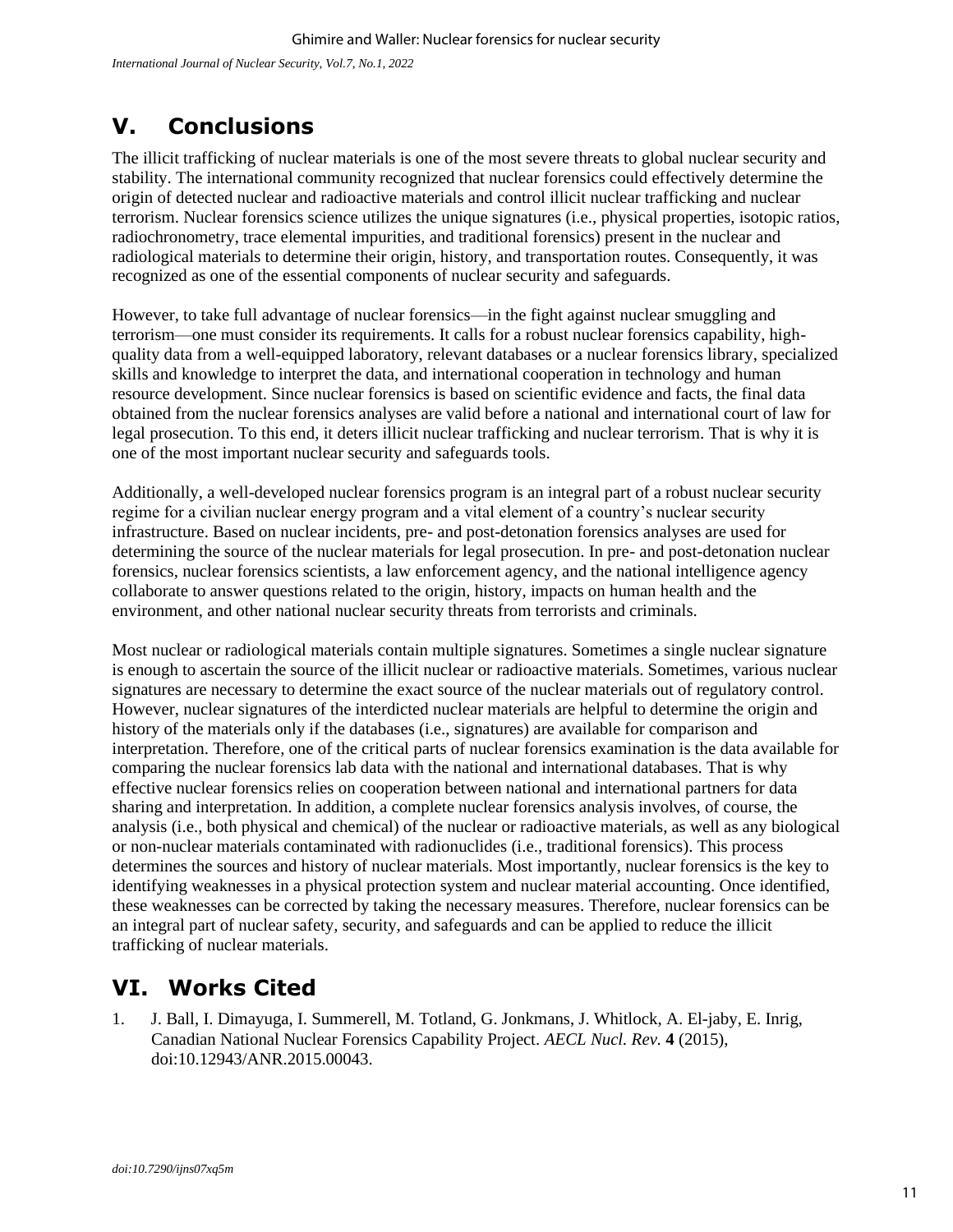- 2. E. Keegan, M. J. Kristo, K. Toole, R. Kips, E. Young, Nuclear Forensics: Scientific Analysis Supporting Law Enforcement and Nuclear Security Investigations. *Anal. Chem.* **88**, 1496–1505 (2016), doi:10.1021/acs.analchem.5b02915.
- 3. *Nuclear Forensics in Support of Investigations* (International Atomic Energy Agency, Vienna, 2015; https://www.iaea.org/publications/10797/nuclear-forensics-in-support-of-investigations), *Nuclear Security Series*.
- 4. K. Mayer, M. Wallenius, T. Fanghänel, Nuclear forensic science—From cradle to maturity. *J. Alloys Compd.* **444–445**, 50–56 (2007), doi:10.1016/j.jallcom.2007.01.164.
- 5. M. J. Kristo, A. M. Gaffney, N. Marks, K. Knight, W. S. Cassata, I. D. Hutcheon, Nuclear Forensic Science: Analysis of Nuclear Material Out of Regulatory Control. *Annu. Rev. Earth Planet. Sci.* **44**, 555–579 (2016), doi:10.1146/annurev-earth-060115-012309.
- 6. V. Fedchenko, The Role of Nuclear Forensics in Nuclear Security. *Strateg. Anal.* **38**, 230–247 (2014), doi:10.1080/09700161.2014.884442.
- 7. E. C. Morse, in *Analytical Methods for Nonproliferation* (Springer International, Switzerland, 2016), *Advanced Sciences and Technologies for Security Applications*, pp. 93–105, doi:10.1007/978-3-319-29731-6.
- 8. National Progress Report: Canada. *Nucl. Secur. Summit Wash. 2016* (2016), (available at http://www.nss2016.org/document-center-docs/2016/4/5/national-progress-report-canada).
- 9. *Nuclear Forensics Support* (International Atomic Energy Agency, Vienna, 2006; https://www.iaea.org/publications/7401/nuclear-forensics-support), *Nuclear Security Series*.
- 10. "Nuclear Forensics: Role, State of the Art, Program Needs" (Joint Working Group of the American Physical Society and the American Association for the Advancement of Science), (available at https://www.aps.org/policy/reports/popa-reports/upload/nuclear-forensics.pdf).
- 11. I. Hutcheon, M. Kristo, K. Knight, Nonproliferation nuclear forensics (2015).
- 12. K. J. Moody, P. M. Grant, I. D. Hutcheon, *Nuclear Forensic Analysis* (CRC Press, Boca Raton, 2005), doi:10.1201/9780203507803.
- 13. J. M. Schwantes *et al.*, Nuclear Archeology in a Bottle: Evidence of Pre-Trinity U.S. Weapons Activities from a Waste Burial Site. *Anal. Chem.* **81**, 1297–1306 (2009), doi:10.1021/ac802286a.
- 14. G. A. Cowan, H. H. Adler, The variability of the natural abundance of U-235. *Geochim. Cosmochim. Acta*. **40**, 1487–1490 (1976), doi:10.1016/0016-7037(76)90087-9.
- 15. S. Weyer, A. D. Anbar, A. Gerdes, G. W. Gordon, T. J. Algeo, E. A. Boyle, Natural fractionation of U-238/U-235. *Geochim. Cosmochim. Acta*. **72**, 345–359 (2008), doi:10.1016/j.gca.2007.11.102.
- 16. M. J. Kristo *et al.*, Nuclear forensic analysis of uranium oxide powders interdicted in Victoria, Australia. *Radiochim. Acta*. **103**, 487–500 (2015), doi:10.1515/ract-2014-2363.